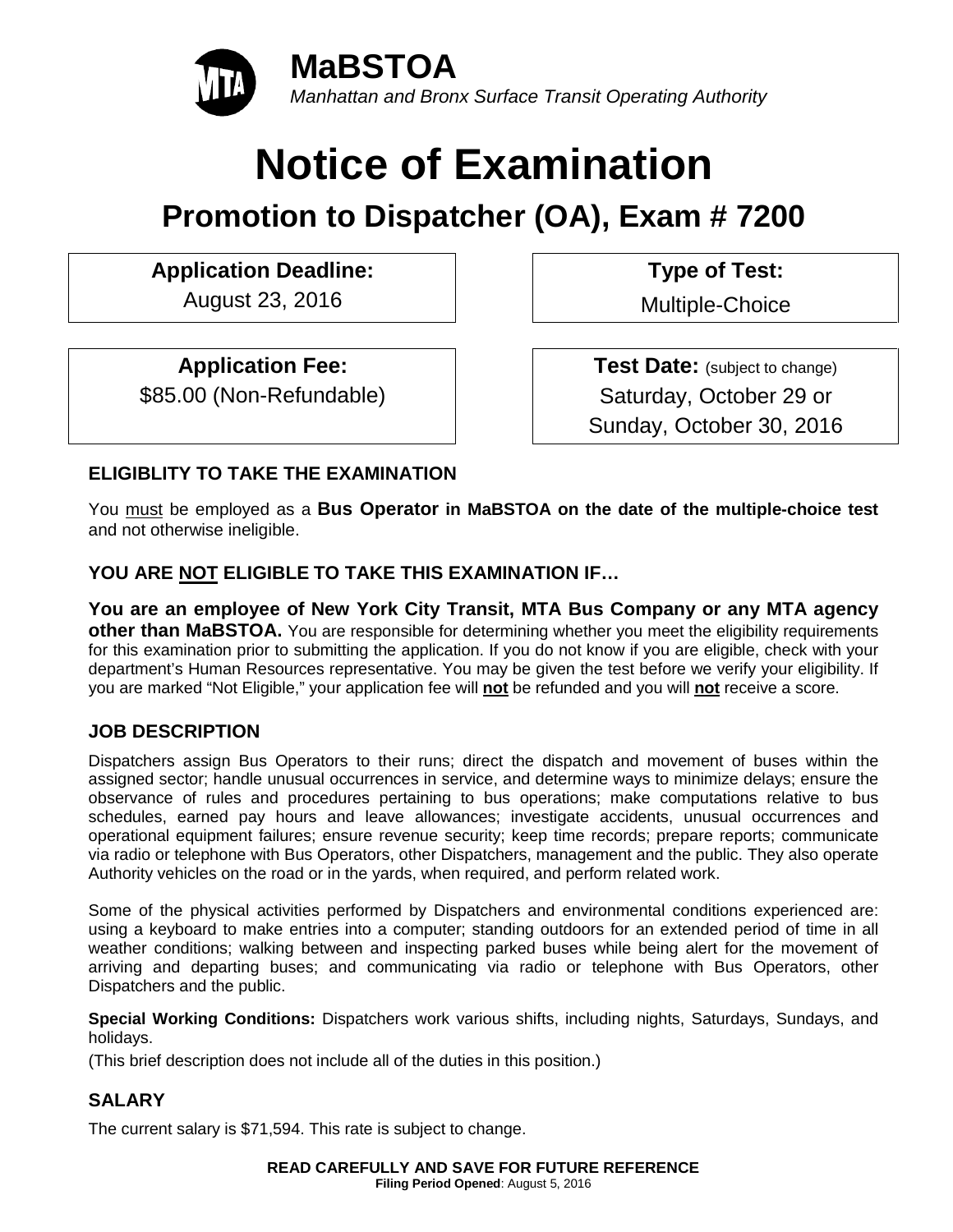#### **REQUIREMENTS TO BE PROMOTED**

**Service Requirement:** To be promoted from the eligible list resulting from this examination, you must have completed three years in the eligible title as indicated in the "Eligibility to Take Examination" section above. Time served prior to a break of more than one year will not be credited for eligibility purposes.

**Driver License Requirement:** At the time of promotion, you must possess a Class B Commercial Driver License (CDL) valid in the State of New York with a passenger endorsement and no restrictions. The Class B CDL with a passenger endorsement must be maintained for the duration of your employment and must not include any restrictions that would preclude the performance of Dispatcher (Surface Transportation) duties.

**Drug Screening Requirement:** You must pass a drug screening in order to be promoted, and if promoted, you will be subject to random drug and alcohol tests for the duration of your employment. Additionally, if you have tested positive on a drug or alcohol test or had a refusal to test during pre-employment or while employed by a Federal DOT-regulated employer during the applicable period, you must have completed the Substance Abuse Professional (SAP) process required by federal law in order to be promoted to this safetysensitive position.

**Pre-Promotional Evaluation:** All promotions are subject to pre-promotional evaluations.

#### **HOW TO SUBMIT AN APPLICATION AND PAY THE APPLICATION FEE**

**You must apply online** for this examination by the last day of the application period unless you are requesting a Fee Waiver. Applicants who wish to request a Fee Waiver should refer to the "How to Submit an Application When Requesting a Fee Waiver" section below.

#### **Online Applications:**

- 1. Apply using the "BSC" employee portal at: [www.mymta.info](http://www.mymta.info/) by the last day of the application period.
- 2. You must pay the application fee via payroll deduction.
- 3. You will be sent a confirmation email after you complete your application and pay the application fee.

Computers with internet access are available on a limited basis at branches of the New York Public Library, the Brooklyn Public Library and the Queens Library to patrons with a valid library card.

#### **HOW TO SUBMIT AN APPLICATION WHEN REQUESTING A FEE WAIVER**

Applicants who wish to request a Fee Waiver must obtain an *Application* in person at the MTA Exam Information Center (as indicated below) and must submit the *Application* by mail **by the last day of the application period**.

MTA New York City Transit will not accept applications in person. Additional information on requesting an application fee waiver is available with the *Application*.

#### **MTA Exam Information Center**

Open Monday through Friday, from 9 AM to 3 PM, in the lobby at 180 Livingston Street, Brooklyn, New York. Directions: take the A, C, F or R trains to the Jay Street-Metro Tech Station, or the 2, 3 or G train to the Hoyt Street Station.

#### **ADMISSION LETTER**

You should receive an *Admission Letter* in the mail about 10 days before the date of the multiple-choice test. If you do not receive an *Admission Letter* at least 4 days before the date of the multiple-choice test, you may obtain a duplicate letter at the MTA Exam Information Center (as indicated above). A paper copy of the *Admission Letter* is your ticket for admission to the test.

(Continued)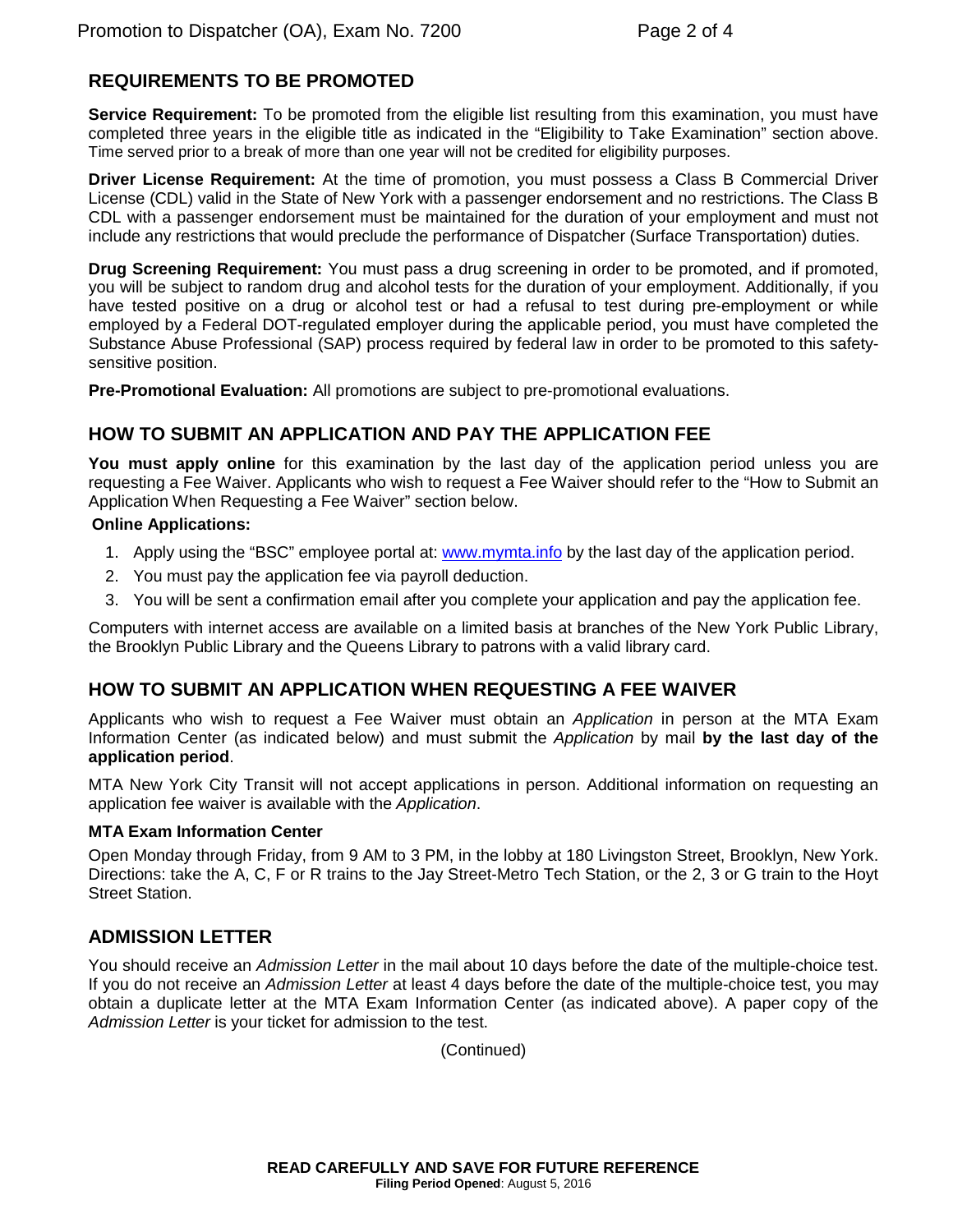#### **ADMISSION LETTER (continued)**

Employees **must** keep their official mailing address **up to date.** Only the address on file with the MTA Business Service Center will be used to mail correspondence, including the *Admission Letter.*

#### **THE TEST**

You will be given a competitive multiple-choice test. A score of at least 70 is required on the multiple-choice test. Your score on the multiple-choice test will determine 90% of your final score. Your seniority will determine the remaining 10%. You must pass the multiple-choice test to have your seniority credited. Your seniority score will be 70 plus 3 points for each year of service in MaBSTOA up to a maximum total of 100 for 10 years of service. Your service will be credited through the date of the test, up to a maximum of 10 years. Partial seniority will be given for each day served as a MaBSTOA employee.

The multiple-choice test may include questions on rules, regulations and procedures governing the timely, safe and efficient operation of buses; supervision of Bus Operators including the assignment of Bus Operators to bus runs; computations related to bus schedules, earned pay hours and leave allowances; the knowledge of procedures related to accidents, crimes and illnesses, or other emergencies or unusual occurrences; recordkeeping procedures and forms commonly used by Dispatchers; and other related areas.

**Warning:** You are not permitted to enter the test site with cellular phones, beepers, pagers, cameras, portable media players, or other electronic devices. Calculators are permitted: however, they must be handheld, battery or solar powered, numeric only. Calculators with functions **other than** addition, subtraction, multiplication and division **are prohibited**. Electronic devices with an alphabetic keyboard or with word processing or data recording capabilities such as planners, organizers, etc. are prohibited. If you use any of these devices in the building at any time before, during or after the test, you may not receive your test results, your test score may be nullified, and your application fee will not be refunded.

**Leaving:** You must leave the test site once you finish the test. If you leave the test site after being fingerprinted but before finishing the test, you will not be permitted to re-enter. If you disregard this instruction and re-enter the test site, you may not receive your test results, your test score may be nullified, and your application fee will not be refunded.

#### **Proof Of Identification:**

You must present your MaBSTOA ID when you arrive to take the multiple-choice test.

#### **THE TEST RESULTS**

If you pass the multiple-choice test and are marked eligible, your name will be placed in final score order on an eligible list and you will be given a list number. You will be notified by mail of your test results. If you meet all requirements and conditions, you will be considered for promotion when your name is reached on the eligible list. The eligible list for this exam may remain in effect up to 4 years from the date it is established.

#### **ADDITIONAL INFORMATION**

You will be required to successfully complete a one-year probationary period. If you do not successfully complete the probationary period, you may be returned to your former title at the discretion of MaBSTOA.

#### **SPECIAL ARRANGEMENTS**

**Late Filing:** Consult with **your department's Human Resources representative** to determine the procedure for filing a late *Application* if you meet one of the following conditions:

(Continued)